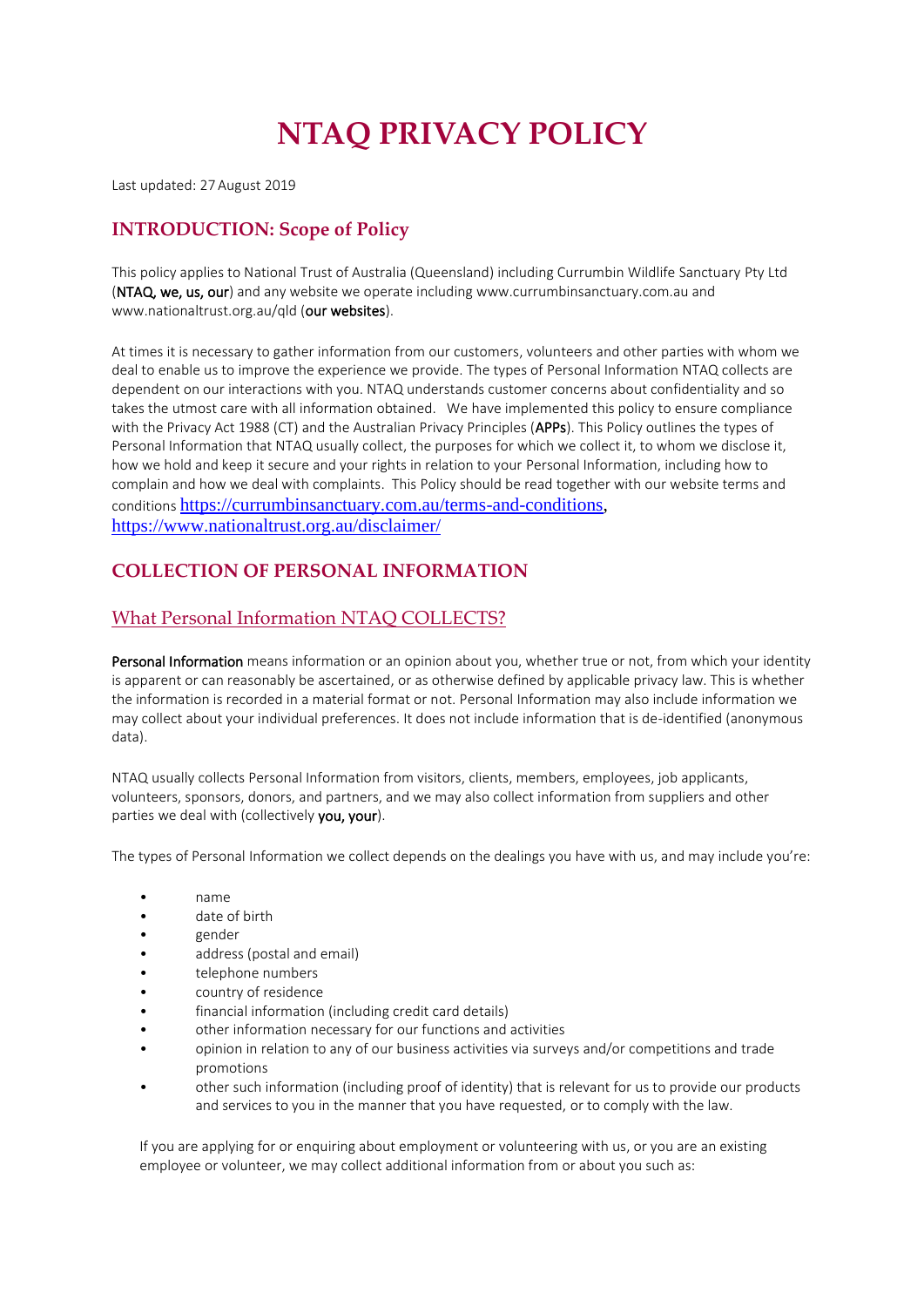- employment history
- qualifications
- results of any profile testing
- results of any pre-employment testing
- details of your referees
- information provided by your referees
- identity documents
- details of your next of kin or emergency contact

#### How NTAQ collects Personal Information

Personal Information may be collected about you via the following means:

- directly from you when you provide your details to us;
- from you indirectly through a transaction or request for membership or tickets or other services we offer, donations, emails, forms, competition entries, face-to-face meetings, interviews, surveys, registration and attendance at events, business cards, online queries and telephone conversations, via a contract we have with you, via CCTV footage and photographs, and through use of the services available through our websites, applications and social media channels;
- when you apply for a job or volunteer position with us;
- when you apply to us or enquire about being a sponsor or partner;
- information collected from third parties in some instances, for example, we may use third parties to analyse traffic at our website, our blogs and social media channels, which may involve the use of cookies, or we may collect an employment reference from another person.

Where it is lawful and practicable to do so, you may deal with NTAQ anonymously (e.g., when enquiring about NTAQ services generally). However, we usually need your name, contact information and other details to enable us to provide our services or products to you.

#### Why NTAQ collects Personal Information and how do we use it

NTAQ will only collect Personal Information from you when it is reasonably necessary to undertake our business activities and functions, or as otherwise permitted by law. We may also collect your Personal Information for one or more of the following purposes:

- to gain an understanding of your needs so we may provide you with the required services
- to provide, process and administer tickets, passes, memberships or other goods and services to you
- to contact you about orders and bookings, or your requests, questions, comments and complaints
- to process your donation and provide you with a tax receipt
- to enable use to raise funds, such as through direct fundraising, memberships, sponsorships, and bequests
- to analyse our services and customer needs with a view to developing new and/or improved services
- for surveys, direct marketing, promotions, competitions and/or events
- to ensure the proper function of the website and online software
- for our marketing, planning, product development and research requirements
- for the promotion of NTAQ and/or third-party partners
- to administer and manage our services including charging, billing and collecting debts
- to distribute our newsletters and other communications, either directly or using a third-party service
- to notify you about special offers and products or services available from us or our participating partners, either directly or via a third-party advertising platform
- to assess your application for a role with us and to take references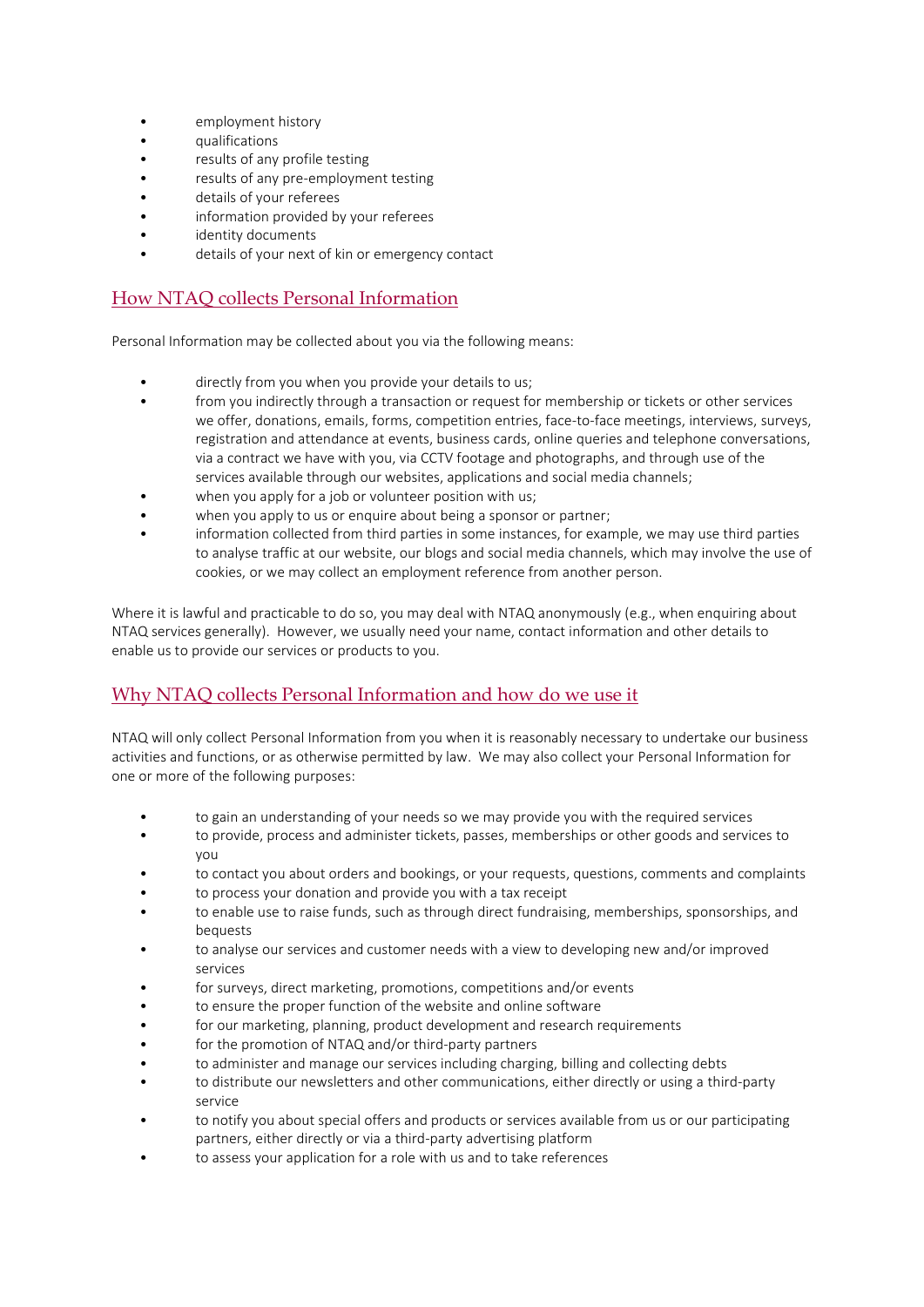- to respond to and manage claims, defend our legal interests and investigate and protect against fraud, theft and other illegal activities
- fulfilling any mandatory reporting obligations required by applicable law, including communicating with you if a notifiable data breach has occurred in relation to your Personal Information
- any purpose for which you have consented
- any related secondary purpose which we believe you would reasonably expect when we collected your Personal Information or as a result of our ongoing relationship with you

We may also use your Personal Information for other purposes not listed above which will be made clear to you at the time we collect your Personal Information, or for such purposes as may be required or permitted by law.

#### Disclosure of Personal Information

Generally only officers, employees or contractors of NTAQ may view or use your Personal Information. We will not sell, distribute, rent, licence, disclose or reveal, share or pass your Personal Information on to any third parties, other than in accordance with this privacy policy, and to those who are contracted to us to keep Personal Information confidential. From time to time, NTAQ may disclose Personal Information:

- to our related bodies corporate, suppliers, consultants, contractors, branch directors or agents so that they can provide you with products or services on our behalf or help us to provide you with the requested goods or services including contacting you in relation to the products or services
- if we merge with or are acquired by another entity, to that entity as a part of the merger or acquisition
- if you are an employee or volunteer, to our insurer as part of any workplace health and safety event or claim
- if NTAQ believes that the disclosure may lessen a risk of harm to the health or safety of any person
- if NTAQ believes an unlawful activity is being undertaken and the Personal Information is disclosed as part of NTAQ's investigation into this activity
- to relevant federal, state and territory authorities, where we are required to by law.

#### 'Sensitive information'

NTAQ will not ask you for information revealing your racial or ethnic origin, political opinions, religious or philosophical beliefs, trade union membership, or details of health, disability or sexual activity or orientation, unless:

- the collection of that information is specifically authorised by law; or
- the collection of the information is necessary for the establishment, exercise or defence of a legal claim, or
- the collection of the information is necessary for a particular activity that requires a minimum standard of physical fitness or mobility.

#### 'Financial information'

NTAQ may collect your credit card details or other financial information where you provide them to us via our website for the purpose of purchasing goods or services from us. We will only use your financial information for the purpose for which it was collected and in accordance with this privacy policy. Financial or credit card information we collect from you is strictly confidential and held on secure servers in controlled facilities.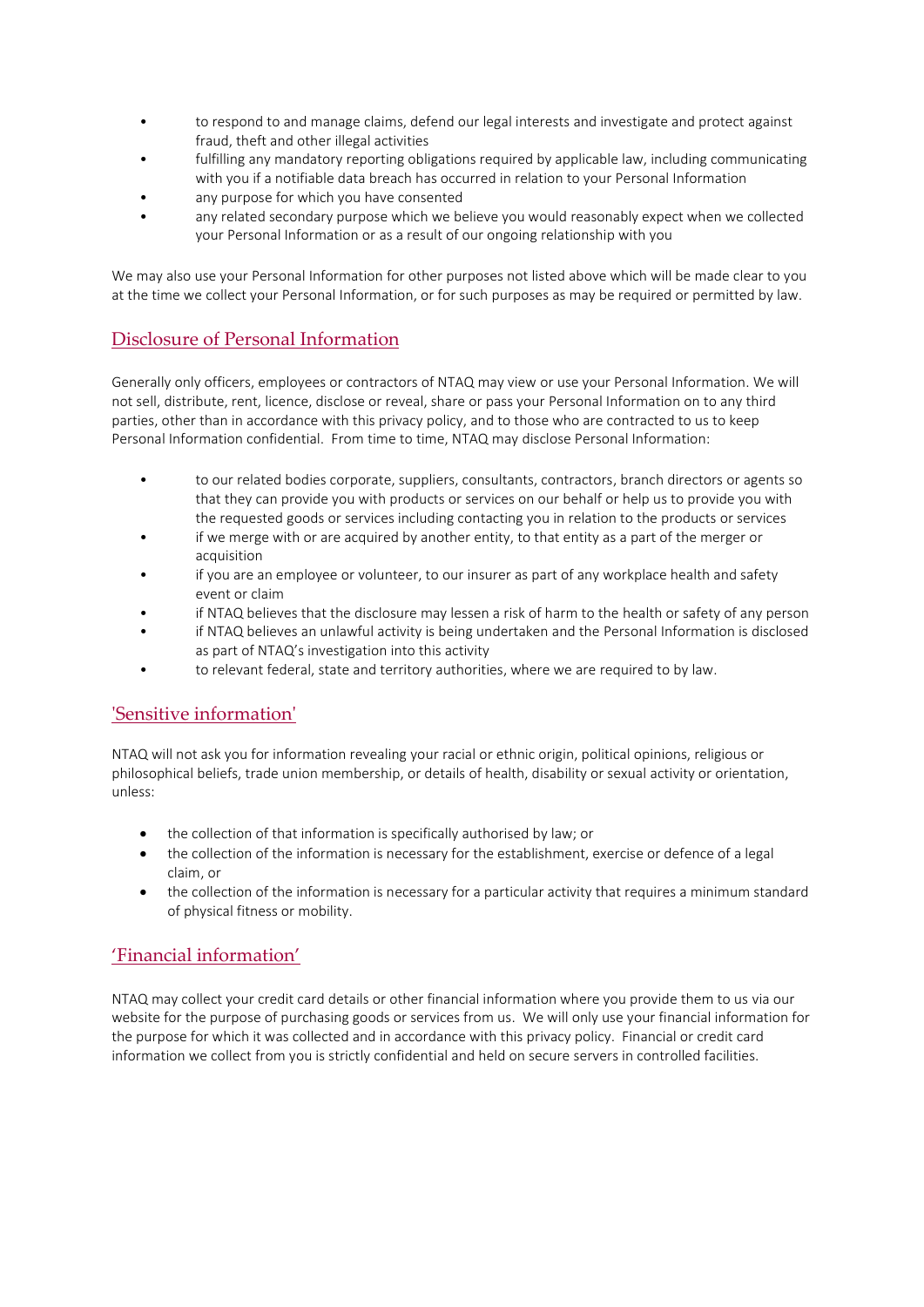#### Use of our website and online software

Every time you use our website, information may be collected by us or on our behalf via services such as Google Analytics. Types of information collected may include:

- the date and time of your visit to our website and online software
- your IP address
- the address of the documents you access
- the type of browser and operating system you are using
- any address of a recurring site and any other website you are about to visit
- the information you submit regarding payment particulars

The information that may be collected provides us with details about how the website is being used including the frequency and duration of visits, and which web pages you have accessed on the website.

We may provide third parties with aggregate statistics about our visitors, traffic patterns and related site information. This data reflects site-usage and does not contain identifying information.

#### **Cookies**

Most commercial websites use cookies. Cookies are data that a website transfers to your browser and are stored in your hard drive and are be used to track your ongoing access to and use of the website. We may use cookies to allow us to track usage patterns and help us improve and tailor our service to you. Cookies are used to 'remember' when your computer or device accesses our website. Cookies are essential for the effective operation of our website and to help you interact with us online. They are also used to tailor the products and services offered and advertised to you, both on our website and elsewhere. Cookies will not identify you personally. If you would prefer not to receive cookies, you can alter your security settings on your web browser to disable cookies or to warn you when cookies are being used. However, this may mean you may not be able to take advantage of all features of the website.

#### Third party advertising services

We may utilise certain third-party advertising services (e.g., organizations such as FastClick or Google) to display advertising for our advertisers. These third-party services may place a cookie on your computer for the purposes of ad tracking and presentation. We do not share personally identifiable visitor information with these thirdparty services.

#### Minors

We may collect Personal Information about children under the age of 16 (minors) as part of our business, for example selling family memberships or tickets. Where we collect Personal Information about minors, we have adopted the position proposed by the Privacy Commissioner that a young person is able to give their consent when he or she has a sufficient understanding and maturity to understand what is being proposed. When obtaining Personal Information from minors, NTAQ will make a determination as to the minor's understanding of why the Personal Information is being collected, before deciding to collect that information. Where a minor is not able to give their consent to the collection of their Personal Information, their parent and/or guardian may provide their Personal Information to us and in doing so gives consent to us collecting that Personal Information.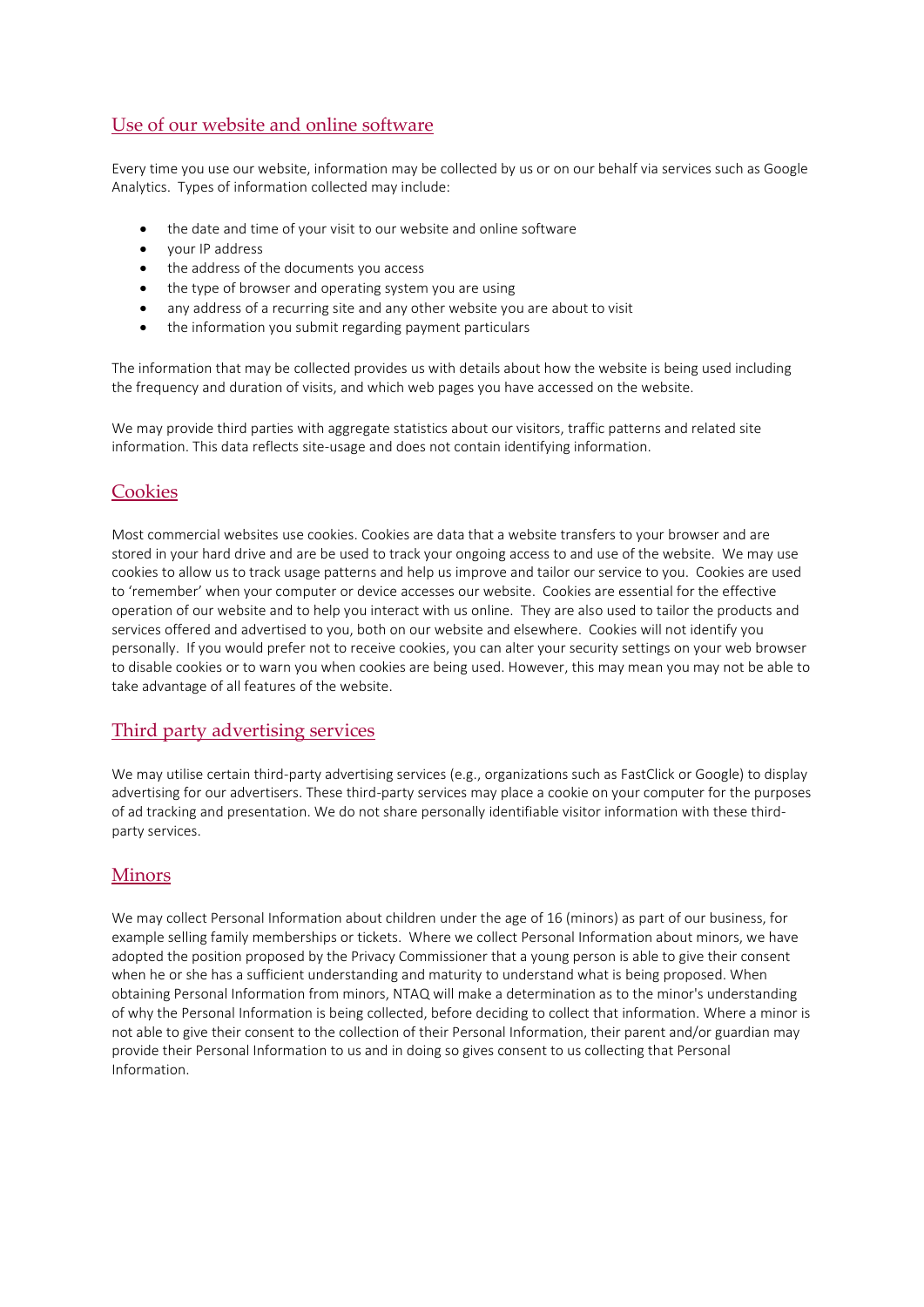## **DISCLOSURE AND SECURITY OF PERSONAL INFORMATION**

#### International transfers

NTAQ may disclose Personal Information to organisations outside Australia. NTAQ will only do so where the foreign country has a substantially similar privacy regime to Australia or where the overseas organisation has agreed to comply with the Privacy Act.

### Storage and Security

We take all reasonable and appropriate steps (including organisational and technological measures) to protect your Personal Information from misuse, interference and loss, as well as unauthorised access, modification or disclosure. Some of the ways this is done include:

- requiring our staff to maintain confidentiality
- implementing document storage security
- imposing security measures for access to our computer systems
- providing a secure environment and access control for confidential information

Where we store your Personal Information depends on what interaction you have had with us. These include:

- electronic data which is stored wherever practical under password protection and encryption including:
	- o website ecommerce software; and
	- o membership database software; and
	- o electronic databases, including those for processing customer enquiries or feedback; and
	- email databases for marketing communications.
- physical data, such as paper-based forms, which are stored wherever practical under locked security.

National Trust of Australia (Queensland) stores information in web-based systems provided by contracted third party service providers, these third parties are not permitted to access or use any personal information that is provided.

Where possible and practical, NTAQ will endeavour to comply with recognised Australian and international standards relating to information security. NTAQ regularly deletes and de-identifies Personal Information if the information is no longer needed by NTAQ.

#### Data breaches

The Privacy Act requires us to notify affected individuals and the Privacy Commissioner about 'eligible data breaches'. An eligible data breach occurs when the following criteria are met:

- (a) there is unauthorised access to or disclosure of Personal Information we hold (or information is lost in circumstances where unauthorised access or disclosure is likely to occur);
- (b) the access, disclosure or loss is likely to result in serious harm to one or more people; and
- (c) we are unable to prevent the likely risk of serious harm with remedial action.

If it is not clear whether a suspected data breach meets these criteria, we will investigate and assess the breach to determine whether the breach is an 'eligible data breach' that requires us to notify the affected individuals. This is to ensure that you are notified if your Personal Information is involved in a data breach that is likely to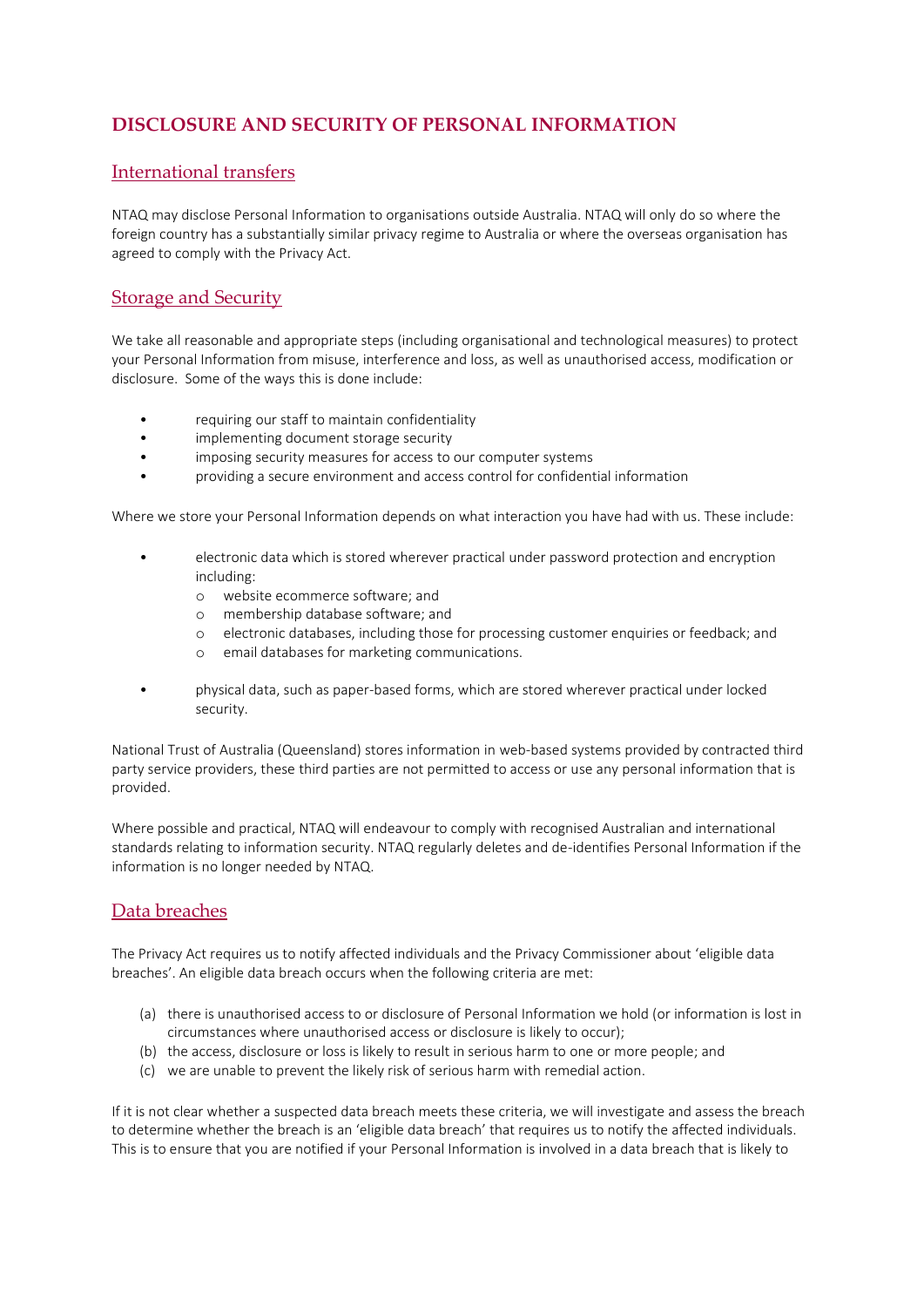result in serious harm. Even if the criteria are not met, we may decide it appropriate to notify you anyway as part of our commitment to taking privacy seriously.

#### Direct marketing

We may use your Personal Information for direct marketing purposes with your consent, or where we reasonably believe you would expect to hear from us (for example, to tell you about new products or services and special offers that we believe may be of interest to you, or about an event in your local area).

You can withdraw your consent to receiving direct marketing communications from us at any time by unsubscribing from the mailing list by clicking 'unsubscribe' at the bottom of any email from us, by contacting us on the details at the end of the privacy policy or by using the unsubscribe facility set out in any other electronic communication you receive.

We may occasionally engage other companies to provide marketing or advertising services on our behalf. Those companies will be permitted to obtain only the Personal Information they need to deliver the service. If we provide those companies with any of your Personal Information, it is to provide you with a better or more relevant and personalised experience and to improve the quality of those services. We take reasonable steps to ensure that these organisations are bound by confidentiality and privacy obligations in relation to the protection of your Personal Information.

We may also use your Personal Information and information collected about you using third parties such as Google Analytics to provide you with a better or more personalised and relevant experience when using our website. We may do this by combining behavioural data we collect by the use of cookies and combining it with the Personal Information we have collected from you.

#### **ACCESS TO AND CORRECTION OF YOUR PERSONAL INFORMATION**

Subject to the exceptions set out in the Privacy Act, you may seek access to and correction of the personal information which we hold about you by contacting the NTAQ Privacy Officer on details provided below. Any request to provide access to this information will be dealt with within a reasonable time. We will require you to verify your identity and to specify what information you require. If a fee is charged for providing access, you will be advised of the likely cost in advance.

If NTAQ withholds access to Personal Information, NTAQ will provide written reasons to the extent required and how the Customer may complain about the refusal. Alternatively, NTAQ will consider whether the provision of access to an independent third party will meet NTAQ's and the relevant Customer's needs.

#### Updating Personal Information

NTAQ regularly monitors the quality and accuracy of Personal Information that it maintains and where practical, updates that information on a regular basis. You may update, amend or correct your Personal Information at any time by contacting NTAQ's Privacy Officer on the details set out in this privacy policy. We will need to verify your identity.

## **CONTACTING OUR PRIVACY OFFICER**

NTAQ is committed to resolve any issues, complaints or concerns about privacy and use of data. If you have a question or comment regarding this Policy or wish to make a complaint or exercise your privacy rights, please contact our Privacy Officer on the following details:

Phone: +61 (07) 5534 1266 Post: 28 Tomewin Street, Currumbin, Queensland 4223